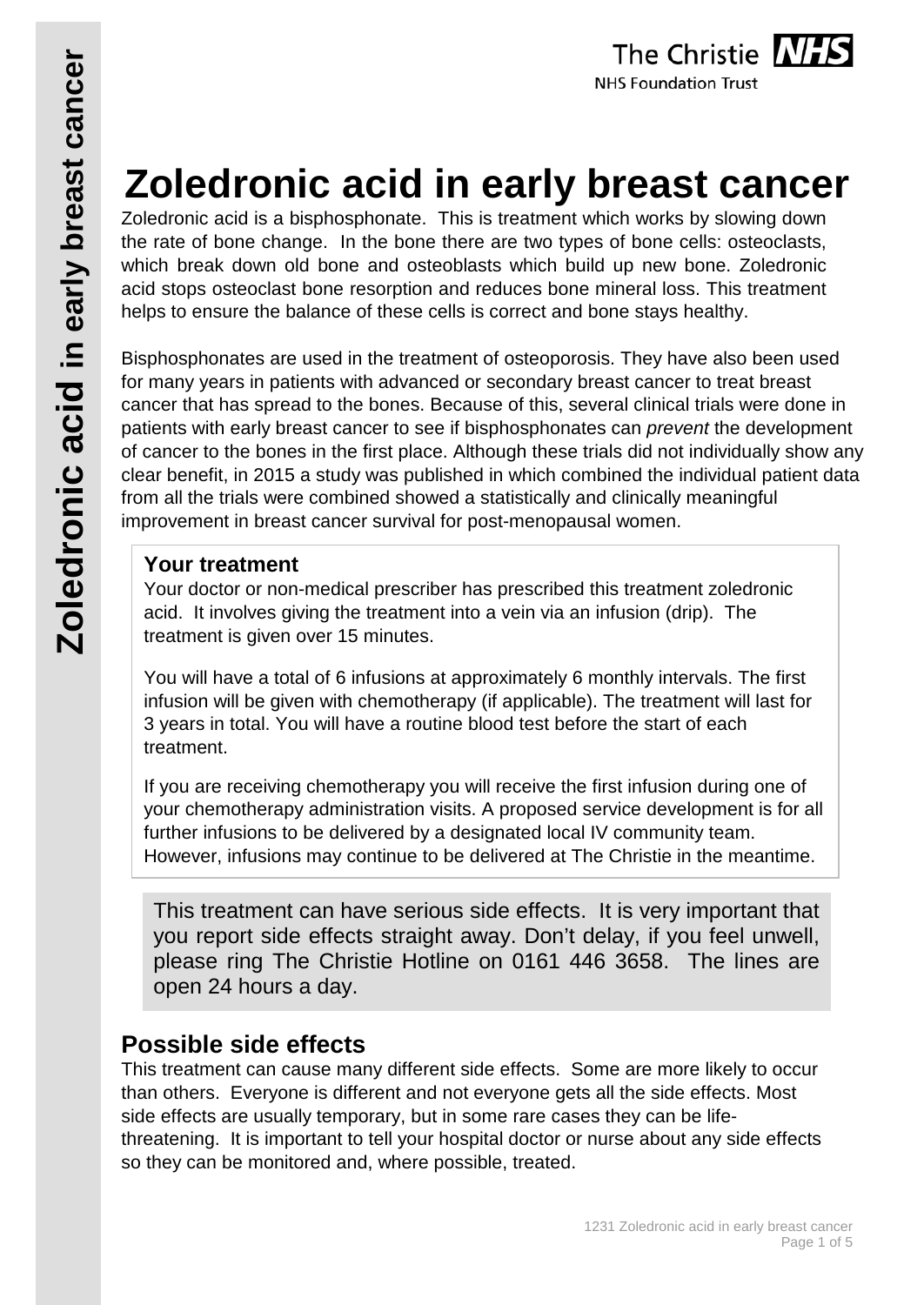#### **Common side effects (more than 1 in 10)**

#### • **Flu-like symptoms**

Zoledronic acid may cause flu like symptoms such as fever, fatigue, weakness, drowsiness, headache, chills and aches in your muscles, joints and bones. In most cases you do not need any specific treatment and the symptoms should improve after a short time. However, taking paracetamol can be helpful with these symptoms. A dose pre-infusion and regular paracetamol 2 days post infusion may benefit you.

#### • **Low calcium levels in the blood**

Please contact the Christie Hotline on **0161 446 3658** immediately if you have spasms, twitches, or cramps in your muscles, and/or numbness or tingling in your fingers, toes or around your mouth. You may have low levels of calcium in your blood. Your doctor will monitor this and can offer you treatment if this happens. However, you may be given calcium and vitamin D combination supplements as a preventative measure (after your baseline bloods have been checked) to ensure your calcium remains in the normal range. These will continue for the entire time you are on zoledronic acid.

#### **Uncommon side effects (less than 1 in 10)**

#### • **Nausea and vomiting, loss of appetite**

The severity of this varies from person to person but most people do not have a problem with nausea and vomiting. If you do have these symptoms please contact the Christie adjuvant bisphosphonate service. You may be given anti-sickness medication to take at home.

#### • **Skin reactions**

A skin reaction is not very common. However, sometimes the skin around the infusion site can become red and swollen. Some people may develop a rash and itching. If this happens please tell your doctor or nurse.

#### • **Conjunctivitis**

If you develop red, sore and itchy eyes, please speak to your doctor.

#### • **Changes in renal function**

You will have a blood test each time you have an infusion of zoledronic acid. This test is to ensure your corrected calcium and kidney function are within the normal range.

#### **Rare side effects (less than 1 in 100)**

#### • **Osteonecrosis of the jaw**

Very occasionally, a rare side effect can occur with zoledronic acid, when there is necrosis (a loss of bone) or a breakdown of the jaw bone. It is called osteonecrosis of the jaw (ONJ) and can be a serious condition. Some of the symptoms are:

- pain, swelling or infection of the gums
- loosening of the teeth
- poor healing of the gums
- numbness or feeling of heaviness in the jaw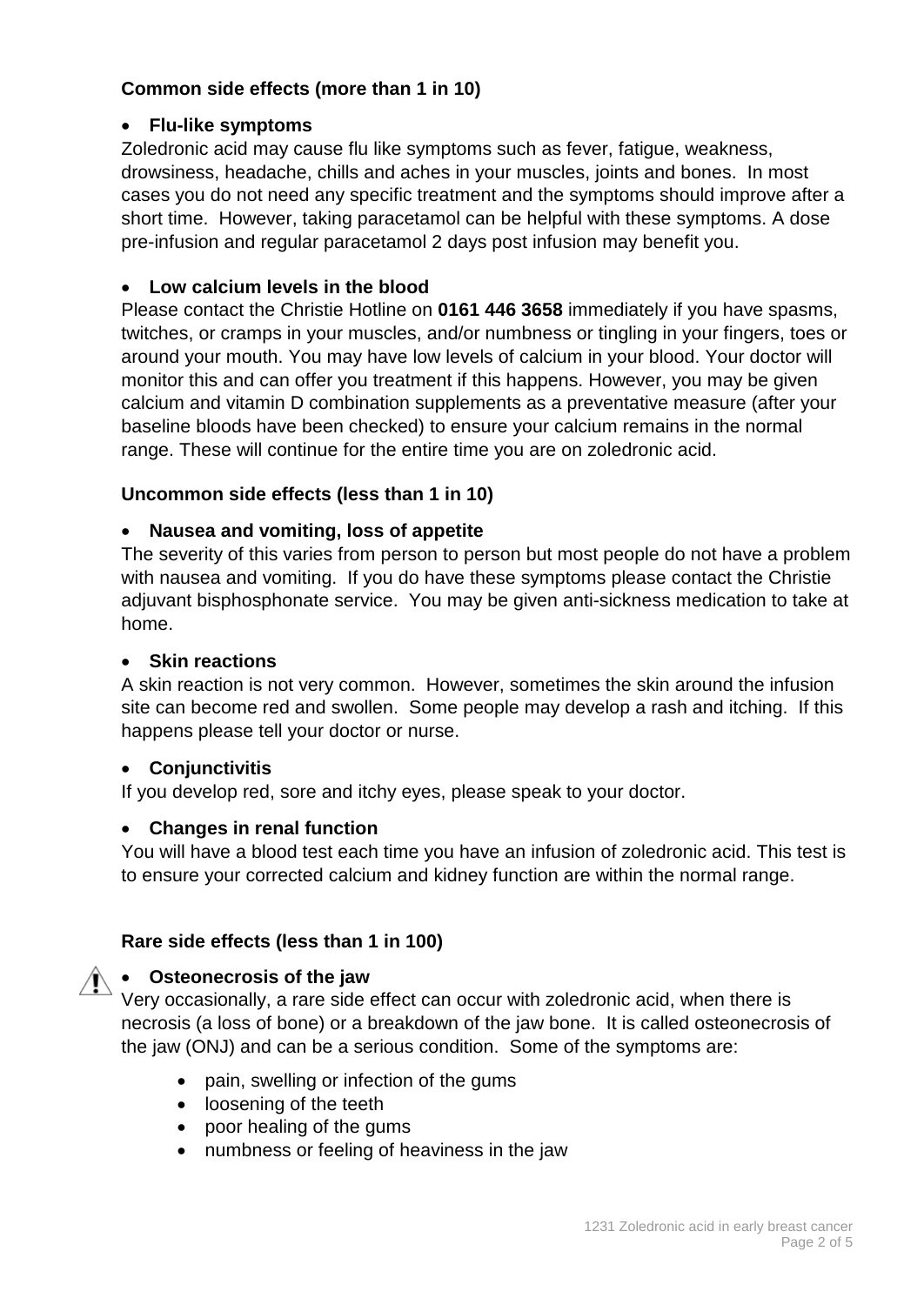#### **Dental Guidance**

#### **What to do before commencing zoledronic acid**

It is essential that you have a dental examination with a dentist before you start treatment with zoledronic acid. If you need any dental work, this must be done **before** you start this treatment with zoledronic acid. Please refer to the 'Dental letter' for correspondence with a dentist.

#### **How to access an NHS dentist**

There is no need to register with a dentist in the same way as with a GP because you are not bound to a catchment area. Simply find a dental practice that's convenient for you, whether it's near your home or work, and phone them to see if there are any appointments available. If you do not have a regular dental practice or are new to the area, you can search for an NHS dentist near you on the NHS choices website**.**

#### **If you need any dental treatment while taking zoledronic acid**

While you are having treatment with zoledronic acid, you should try to avoid invasive dental procedures for example having teeth removed. For non-invasive procedures such as tooth fillings, please speak to your dentist or Christie contact.

If you do have to have teeth removed **while you are having treatment** with zoledronic acid or **soon after finishing treatment** with zoledronic acid, it is important to discuss this with the Christie adjuvant bisphosphonate service contact first. They may be able to offer advice on the most appropriate way to proceed.

#### **Dental health and check ups**

Try to keep your mouth clean and healthy at all times. You can continue to see your dentist for your normal, regular check ups and cleaning (but not treatment). You can also see your dental hygienist. Show them this leaflet and the dental letter, as it is important that the dentist and dental hygienist know that you are receiving zoledronic acid.

#### **If you have any of the symptoms listed above or any other dental problems tell your Christie contact immediately**

#### **Very rare side effects (less than 1 in 10,000)**

#### • **Atypical fractures**

Unusual fractures of the hip bone have been reported in patients receiving bisphosphonates. This usually occurs after very long term treatment with a bisphosphonate for osteoporosis. Such fractures are not usually the result of trauma. Please report any unusual hip, groin or thigh pain developed whilst on treatment.

# **Late side effects**

With prolonged use of bisphosphonates some side effects may become evident only after a number of years. In reaching any decision with you about treatment, the potential benefit you receive from treatment will be weighed against the risks of serious long term side effects. If any of these problems specifically applies to you, the doctor will discuss these with you and note this on your consent form.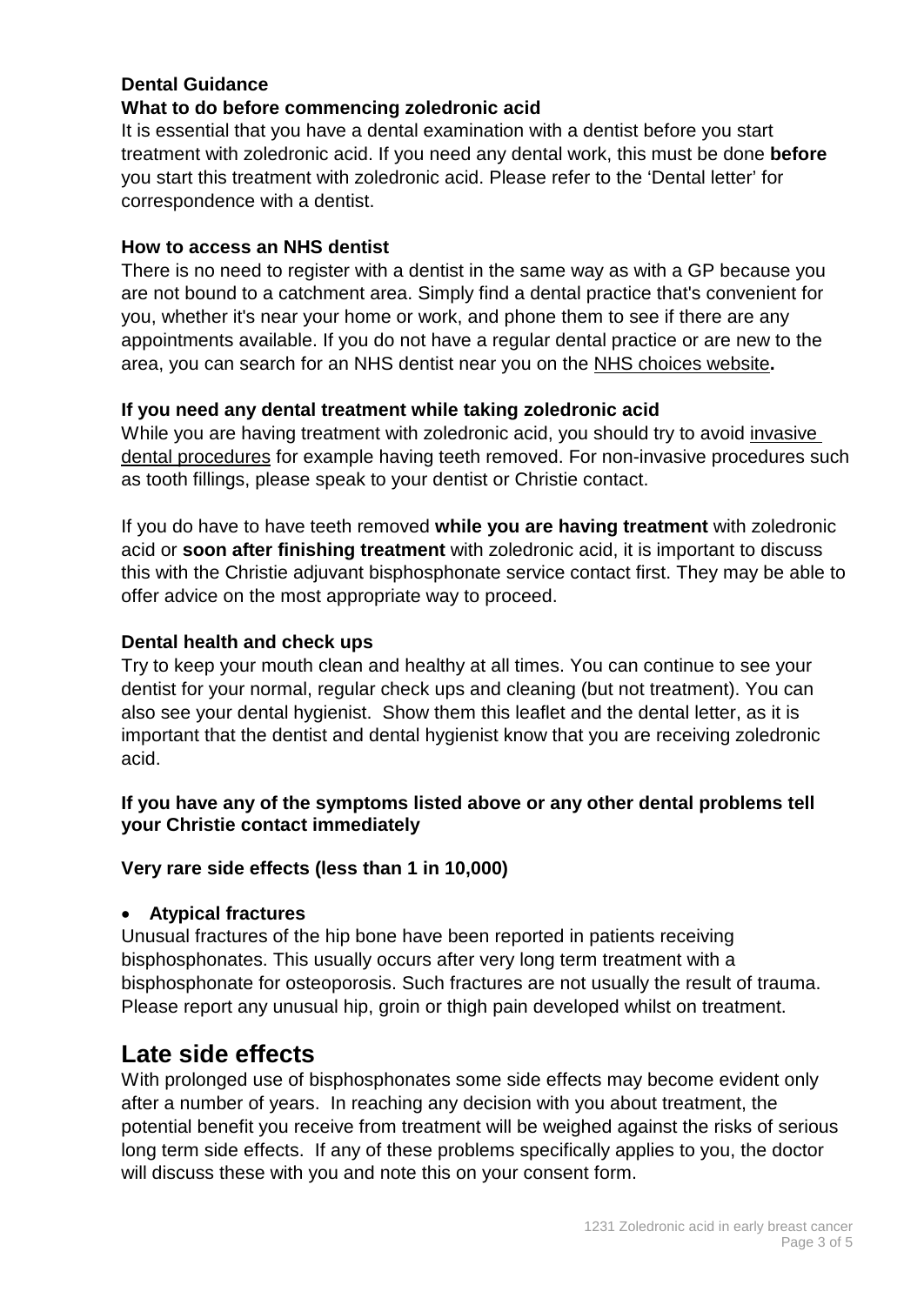# **Contacts**

If you have any general questions or concerns about your treatment, please contact the area where you are having treatment:

- Administration enquiries **0161 918 7606/7610**
- Chemotherapy nurse **0161 918 7171**
- **•** Clinical Trials Unit

For advice ring The Christie Hotline on **0161 446 3658** (24 hours)